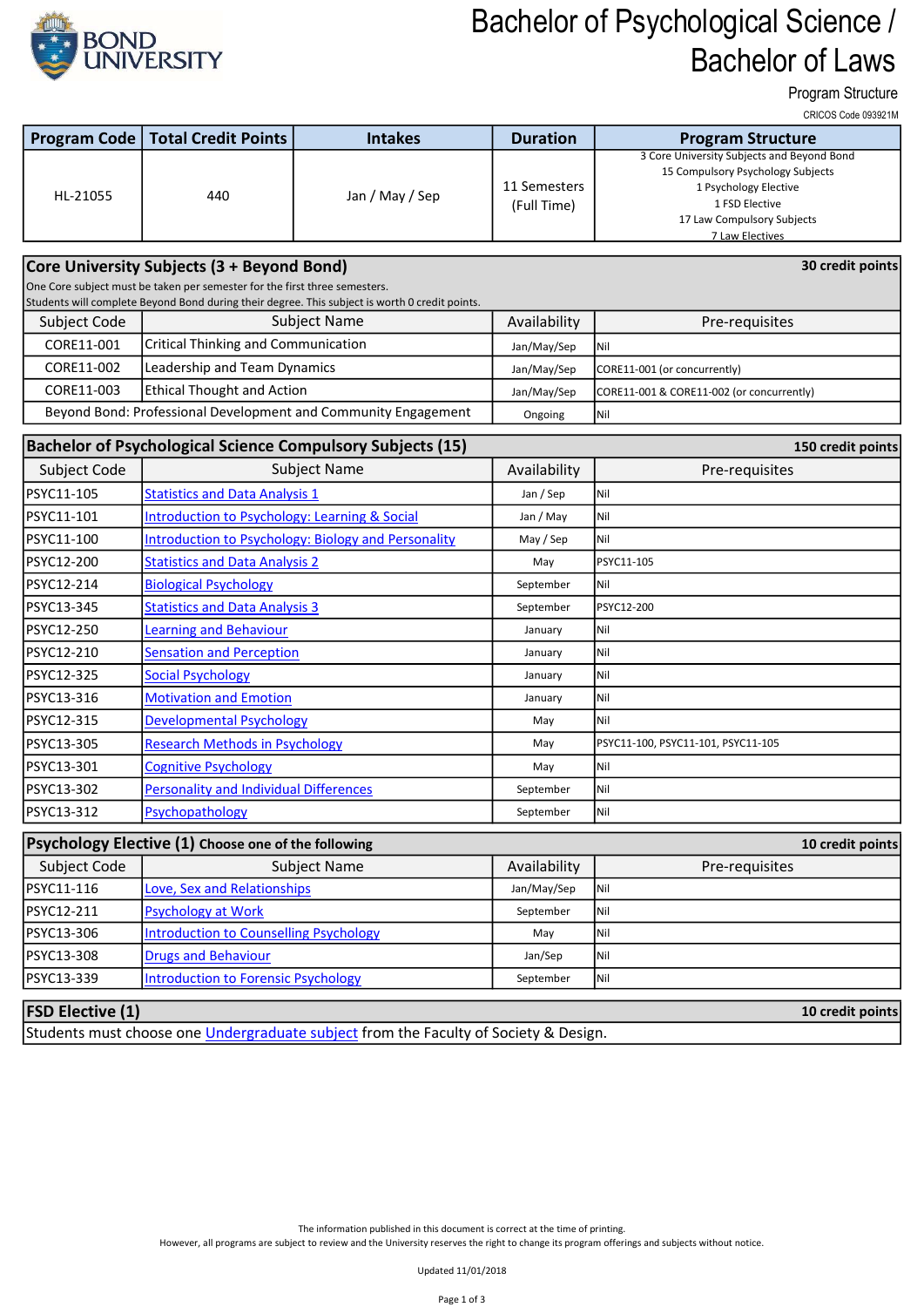

### Bachelor of Psychological Science / Bachelor of Laws

Program Structure (Cont.)

| Law Compulsory Subjects (17) |                                               | 170 credit points         |                                                                                    |
|------------------------------|-----------------------------------------------|---------------------------|------------------------------------------------------------------------------------|
| Subject Code                 | <b>Subject Name</b>                           | Availability              | Pre-requisites                                                                     |
| LAWS11-105                   | Legal Foundations A                           | Jan/May/Sep               | l Nil                                                                              |
| LAWS11-106                   | Legal Foundations B                           | Jan/May/Sep               | Inil                                                                               |
| LAWS11-107                   | <b>Foundations of Private Law</b>             | Jan/May/Sep               | LAWS11-105 LFA (or concurrently)<br>and LAWS11-106 LFB (or concurrently)           |
| LAWS11-108                   | <b>Foundations of Public and Criminal Law</b> | Jan/May/Sep               | LAWS11-105 LFA (or concurrently)<br>and LAWS11-106 LFB (or concurrently)           |
| LAWS11-201                   | Contract Law A                                | Jan/May/Sep               | LAWS11-107 FPL (or concurrently)                                                   |
| LAWS11-202                   | <b>Tort Law</b>                               | Jan/May/Sep               | LAWS11-107 FPL (or concurrently)                                                   |
| LAWS11-203                   | <b>Criminal Law</b>                           | Jan/May/Sep<br>(from 182) | LAWS11-108 FPCL (or concurrently)                                                  |
| LAWS11-204                   | Property Law A                                | Jan/May/Sep<br>(from 182) | LAWS11-107 FPL (or concurrently)                                                   |
| LAWS11-216                   | <b>Constitutional Law</b>                     | Jan/May/Sep               | LAWS11-108 FPCL (or concurrently)                                                  |
| LAWS11-217                   | Contract Law B                                | Jan/May/Sep<br>(from 183) | LAWS11-201 Contract Law A                                                          |
| LAWS11-218                   | Property Law B                                | Jan/May/Sep<br>(from 183) | LAWS11-204 Property Law A                                                          |
| LAWS11-310                   | Corporate Law                                 | Jan/May/Sep<br>(from 191) | LAWS11-202 Tort Law and LAWS11-217 Contract Law B<br>(or concurrently)             |
| LAWS11-313                   | Equity                                        | Jan/May/Sep               | LAWS11-202 Tort Law and LAWS11-217 Contract Law B                                  |
| LAWS11-317                   | Administrative Law                            | Jan/May/Sep               | LAWS11-216 Constitutional Law                                                      |
| LAWS11-318                   | Evidence                                      | Jan/May/Sep               | LAWS11-203 Criminal Law                                                            |
| LAWS11-325                   | Civil Dispute Resolution                      | Jan/May/Sep<br>(from 192) | LAWS11-202 Tort Law and LAWS11-217 Contract Law B and<br>LAWS11-218 Property Law B |
| LAWS11-326                   | Legal Profession                              | Jan/May/Sep<br>(from 192) | LAWS11-325 Civil Dispute Resolution (or concurrently)                              |

#### Law Electives (7)

Students must choose Undergraduate Law Electives from the Faculty of Law's offerings.\*\*

Students may choose to complete an optional Law Specialisation (40cp) in one of the following areas:

- Canadian Law and Practice Corporate and Commercial Law Legal Practice
- Contemporary Legal Issues International and Comparative Law Media and Technology Law
	-

To be eligible for a Law Specialisation, students must complete a minimum of four Law Electives (40 credit points) within one of the above areas. Eligible students will receive a Specialisation Certificate at the completion of their Law program.

#### Bachelor of Laws with Honours

Please see eligibility requirements for achieving Honours (\*\*including the completion of LAWS13-569 Legal Research Project as an elective) on the Law Honours / Distinction information webpage.

However, all programs are subject to review and the University reserves the right to change its program offerings and subjects without notice.

Updated 11/01/2018

70 credit points